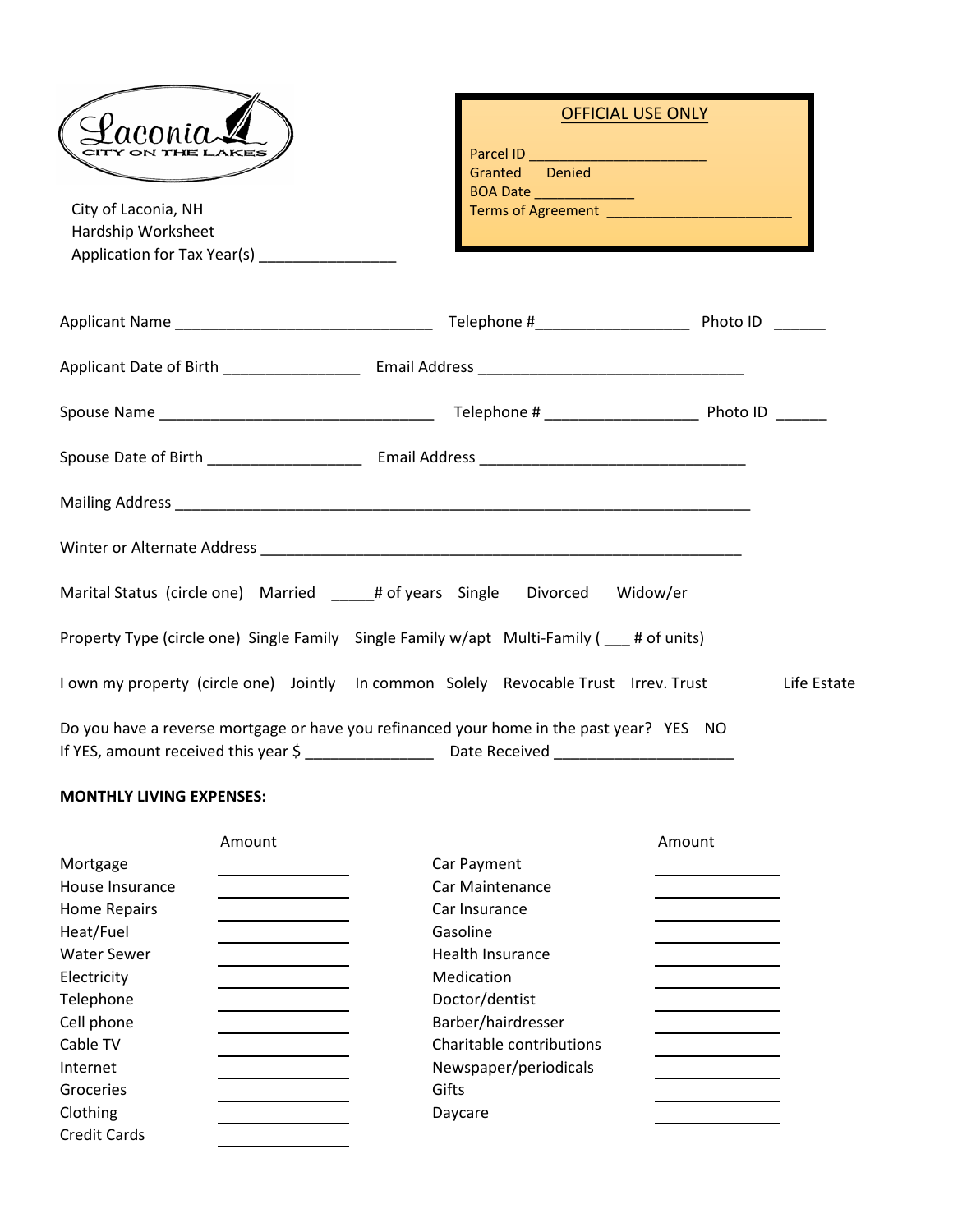## **INCOME INFORMATION**

|                                    | <b>Applicant</b>    | <b>Spouse</b>       | <b>Documentation Needed</b>       |
|------------------------------------|---------------------|---------------------|-----------------------------------|
|                                    | <b>Total Annual</b> | <b>Total Annual</b> |                                   |
| Social Security                    |                     |                     | SSA-1099                          |
| SSI (Supplement Security income)   |                     |                     | <b>Benefit Statement</b>          |
| Pension/Retirement                 |                     |                     | 1099-R                            |
| Pension/Retirement                 |                     |                     | 1099-R                            |
| Veteran Benefits                   |                     |                     | VA Benefit Statement              |
| Employment/wages                   |                     |                     | W2 or 1099                        |
| Employment/wages                   |                     |                     | W2 or 1099                        |
| Rental Income                      |                     |                     | Lease & Tax Return                |
| Room & Board/Stipend               |                     |                     | Statement from area agency        |
| <b>Dividends</b>                   |                     |                     | 1099-DIV                          |
| Interest                           |                     |                     | 1099-INT                          |
| Alimony/child support              |                     |                     | Court order or statement          |
| <b>Business/Self Employ Income</b> |                     |                     | Complete Tax Return               |
| Disability Insurance               |                     |                     | <b>Benefit Statement</b>          |
| <b>Workers Compensation</b>        |                     |                     | <b>Benefit Statement</b>          |
| Unemployment benefits              |                     |                     | 1099                              |
| <b>Food Stamps</b>                 |                     |                     | <b>Benefit Statement DHHS</b>     |
| <b>Fuel Assistance</b>             |                     |                     | <b>Community Action Statement</b> |
| Other Gov't Assistance             |                     |                     | <b>Benefit Statement DHHS</b>     |
| <b>Housing Authority Payments</b>  |                     |                     | 1099                              |
| <b>Trust Income</b>                |                     |                     | 1099 or Statement                 |
| Royalties                          |                     |                     | 1099                              |
| Other income                       |                     |                     | as applicable                     |
| <b>TOTALS</b>                      |                     |                     |                                   |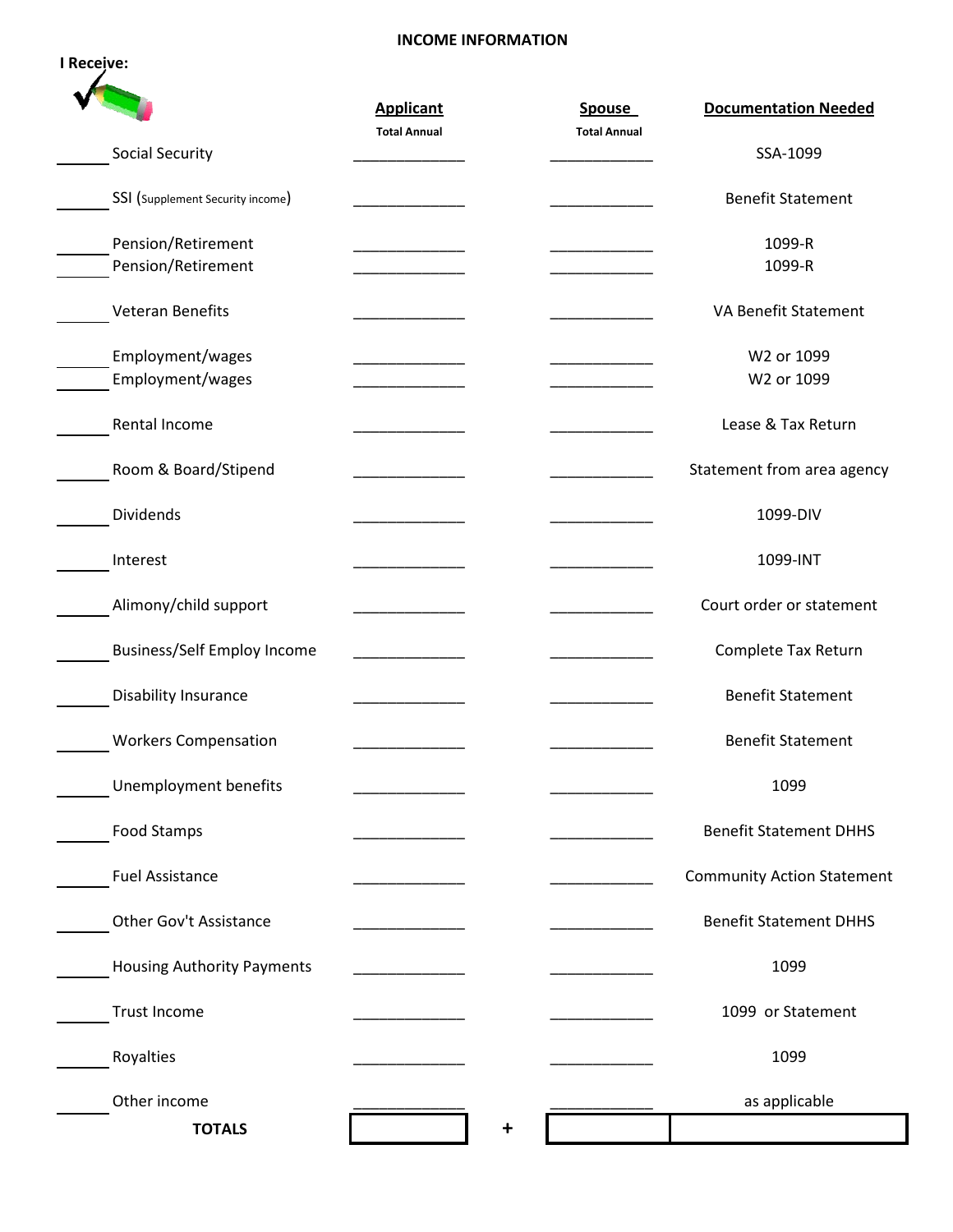## **ASSET INFORMATION**

| I Have:                                                                                     |                                                                                                                       |                  |               |                             |
|---------------------------------------------------------------------------------------------|-----------------------------------------------------------------------------------------------------------------------|------------------|---------------|-----------------------------|
|                                                                                             | <b>Bank/Company</b><br>Acct #                                                                                         | <b>Applicant</b> | <b>Spouse</b> | <b>Documentation Needed</b> |
| <b>Checking Acct</b>                                                                        |                                                                                                                       |                  |               |                             |
| <b>Checking Acct</b>                                                                        |                                                                                                                       |                  |               |                             |
|                                                                                             |                                                                                                                       |                  |               |                             |
| Savings Acct                                                                                |                                                                                                                       |                  |               |                             |
| <b>Savings Acct</b>                                                                         |                                                                                                                       |                  |               | <b>3 MOST RECENT</b>        |
|                                                                                             |                                                                                                                       |                  |               | <b>COMPLETE</b>             |
| Money Market Acct                                                                           |                                                                                                                       |                  |               | <b>BANK STATEMENTS</b>      |
|                                                                                             |                                                                                                                       |                  |               |                             |
| <b>IRA</b>                                                                                  |                                                                                                                       |                  |               |                             |
| <b>IRA</b>                                                                                  |                                                                                                                       |                  |               |                             |
| Certificate of Dep                                                                          |                                                                                                                       |                  |               |                             |
| Certificate of Dep                                                                          |                                                                                                                       |                  |               |                             |
|                                                                                             |                                                                                                                       |                  |               |                             |
| <b>Stocks</b>                                                                               |                                                                                                                       |                  |               |                             |
|                                                                                             |                                                                                                                       |                  |               |                             |
| Savings Bonds                                                                               |                                                                                                                       |                  |               |                             |
|                                                                                             |                                                                                                                       |                  |               | <b>COMPLETE STATEMENT</b>   |
| Annuity                                                                                     |                                                                                                                       |                  |               | <b>FROM</b>                 |
|                                                                                             |                                                                                                                       |                  |               | <b>INVESTMENT COMPANY</b>   |
| <b>Mutual Funds</b>                                                                         |                                                                                                                       |                  |               |                             |
|                                                                                             |                                                                                                                       |                  |               |                             |
| <b>Shares</b>                                                                               |                                                                                                                       |                  |               |                             |
|                                                                                             |                                                                                                                       |                  |               |                             |
| Whole Life Ins.                                                                             |                                                                                                                       |                  |               | STATEMENT OF CASH VALUE     |
|                                                                                             |                                                                                                                       |                  |               |                             |
| Other                                                                                       |                                                                                                                       |                  |               | <b>AS APPLICAPLE</b>        |
| Other                                                                                       |                                                                                                                       |                  |               |                             |
|                                                                                             |                                                                                                                       |                  |               |                             |
| Estimated value of household goods-appliances, furniture, yard equipment, etc.              |                                                                                                                       |                  |               |                             |
|                                                                                             |                                                                                                                       |                  |               |                             |
|                                                                                             |                                                                                                                       |                  |               |                             |
|                                                                                             |                                                                                                                       |                  |               |                             |
| VEHICLES (Includes Cars, Trucks, Motorcycles, Boats, Camper, RV's, Recreational             |                                                                                                                       |                  |               |                             |
| YR/Make/Model<br>Mileage                                                                    |                                                                                                                       |                  |               |                             |
|                                                                                             |                                                                                                                       |                  |               | <b>REGISTRATION</b>         |
|                                                                                             |                                                                                                                       |                  |               | <b>LOAN STATEMENT</b>       |
|                                                                                             | <u> 1989 - Johann John Stoff, deutscher Stoffen und der Stoffen und der Stoffen und der Stoffen und der Stoffen u</u> |                  |               | IF LOAN EXISTS              |
|                                                                                             |                                                                                                                       |                  |               |                             |
| REAL ESTATE (In the applicant or spouse's name(s) EXCLUDE PRIMARY RESIDENCE (Up to 2 acres) |                                                                                                                       |                  |               |                             |
| Includes other homes, excess land, add'l living units, timeshares, camp sites etc           |                                                                                                                       |                  |               |                             |
| <b>ADDRESS</b><br><b>TYPE</b>                                                               |                                                                                                                       | <b>OWNED BY:</b> |               |                             |
|                                                                                             |                                                                                                                       |                  |               | TAX BILL &                  |
|                                                                                             |                                                                                                                       |                  |               | <b>LOAN STATEMENT</b>       |
|                                                                                             |                                                                                                                       |                  |               | <b>SHOWING BALANCE</b>      |
|                                                                                             |                                                                                                                       |                  |               |                             |
| <b>TOTALS</b>                                                                               |                                                                                                                       | $+$              |               |                             |